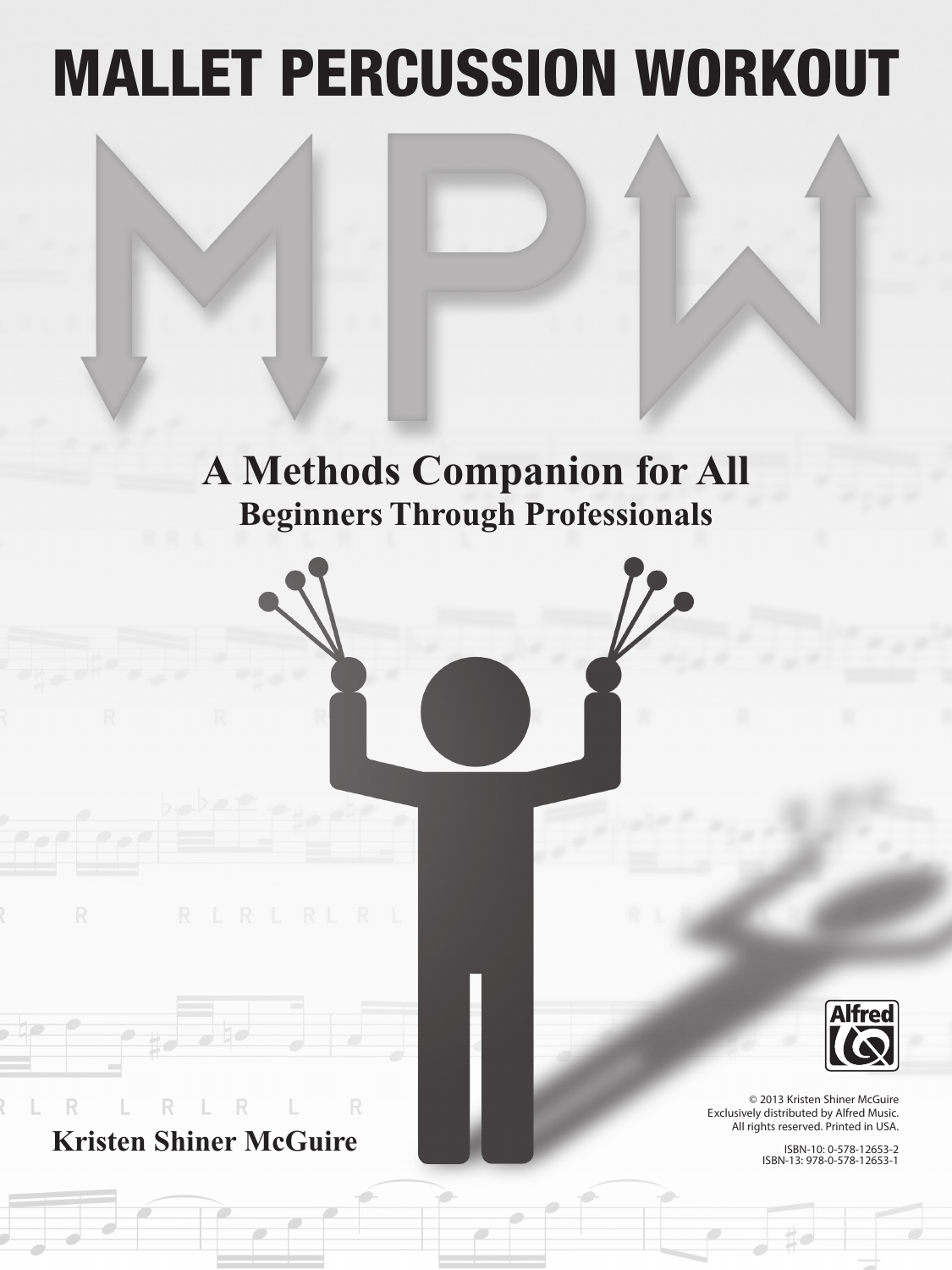## **Table of Contents**

| Instrument Height<br><b>Stance and Body Movement</b><br>Grip<br><b>Stroke</b><br><b>Mallet Positioning</b>                                                                                                                        |
|-----------------------------------------------------------------------------------------------------------------------------------------------------------------------------------------------------------------------------------|
|                                                                                                                                                                                                                                   |
| <b>Technical</b><br>Even Single-Stroke Rolls<br><b>Relaxed Full Stroke</b><br>Analytical<br>Figuring Out and Assigning Good Sticking<br><b>Identifying Patterns</b><br><b>Applying Sticking Guidelines</b>                        |
| Connected (scalar)<br>Arpeggiated<br><b>Turn Arounds</b>                                                                                                                                                                          |
|                                                                                                                                                                                                                                   |
|                                                                                                                                                                                                                                   |
|                                                                                                                                                                                                                                   |
| <b>Toward a Flexible Vocabulary</b><br><b>Adapting Scale Patterns</b><br><b>Connecting Arpeggios</b><br>Sequencing with Dominant 7ths<br>The ii7-V7-I maj7 Progression<br><b>Advanced Roll Exercises</b><br><b>Other Patterns</b> |
|                                                                                                                                                                                                                                   |
| Circle of Fifths<br><b>Two Octave Scale Shapes</b><br><b>Key Sequences</b><br><b>Focus Sheet</b>                                                                                                                                  |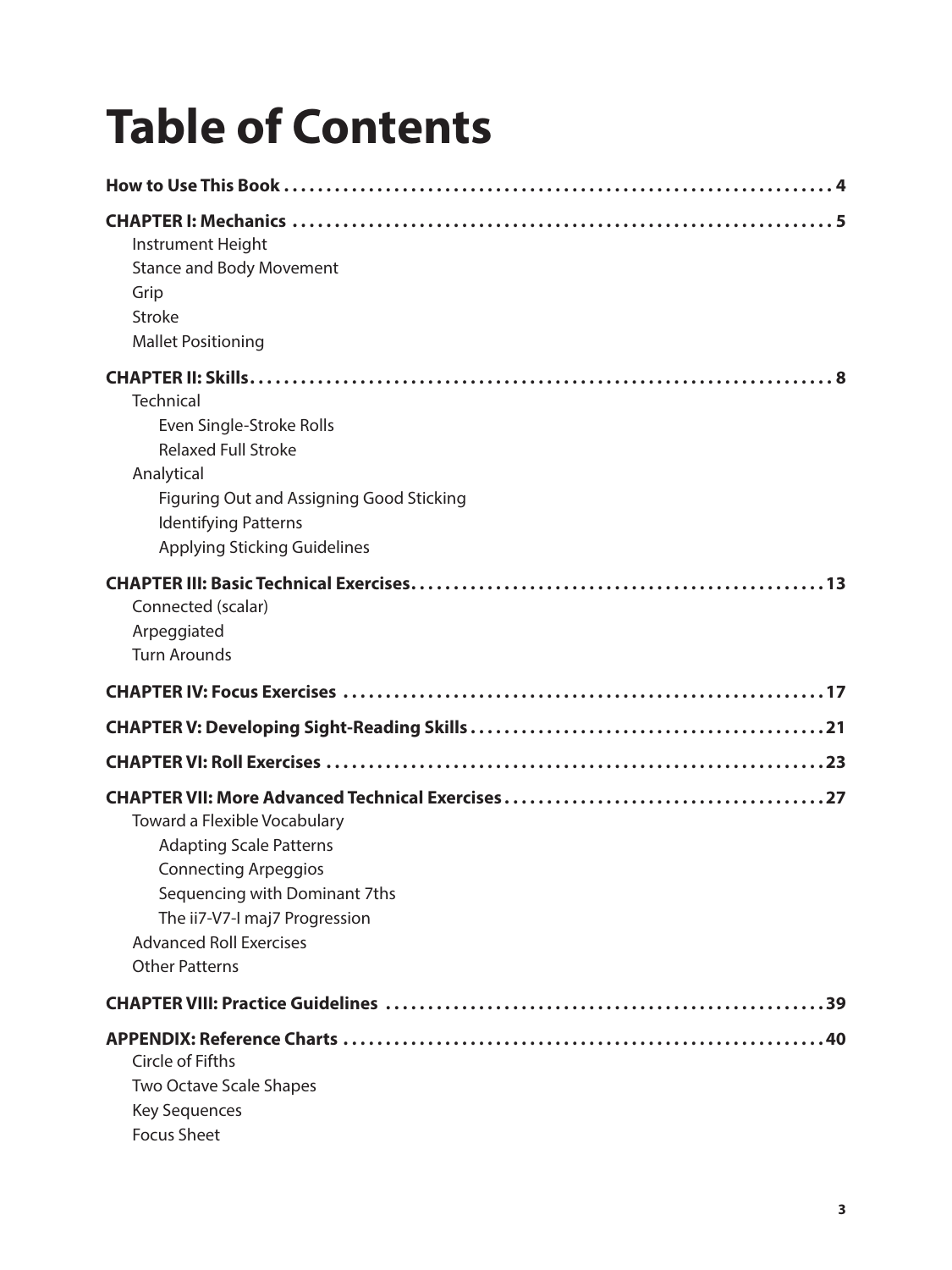# Chapter II

## **Skills**

### **Technical**

#### **Even Single-Stroke Roll**

Practice on any mallet instrument using a single pitch. Use relaxed wrist full stroke only (not fingers or arm). Practice with a metronome.